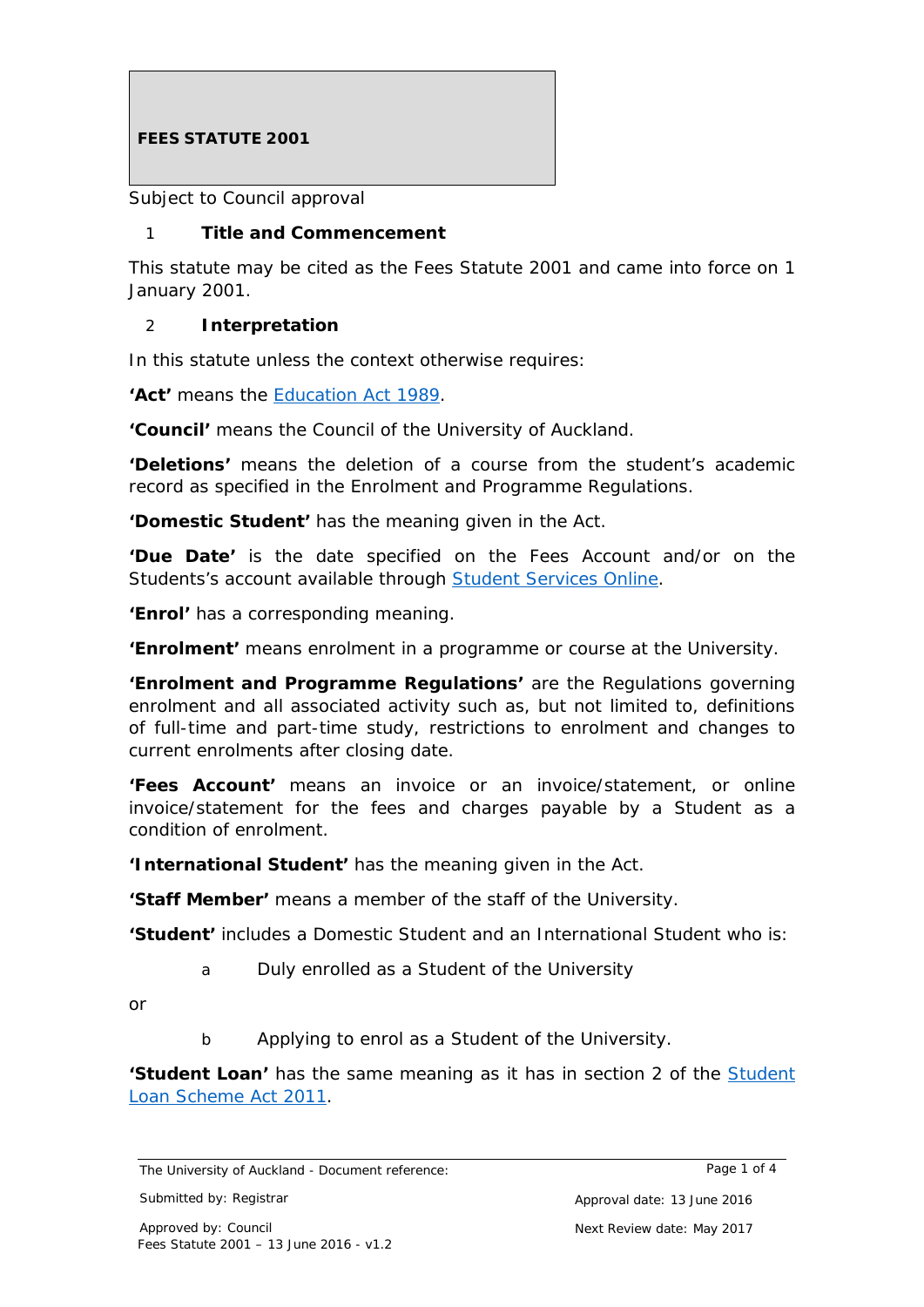**'Student Services Fee'** means the fee paid by an enrolled Student for Student support services provided by the University.

**'University' means** the University of Auckland constituted under the [University of Auckland Act 1961.](http://www.legislation.govt.nz/act/public/1961/0050/latest/DLM334956.html)

**'University Services'** means those services provided by the University that can be accessed by a Student on request or application, such as enrolment, the provision of an official academic transcript or other services such as (but not limited to) accommodation, health care or library.

**'Withdrawals'** of courses may be approved as outlined in the Enrolment and Programme Regulations.

## 3 **Tuition Fees**

- 3.1 The Council may prescribe from time to time Tuition Fees payable by:
- a Domestic Students; in compliance with section [227 o](http://www.legislation.govt.nz/act/public/1989/0080/latest/DLM185154.html?search=sw_096be8ed80ffcb47_domestic%2Bstudent_25_se&p=1)f the Act;

*and*

- b International Students or any categories of International Students; in compliance with section [228 o](http://www.legislation.govt.nz/act/public/1989/0080/latest/DLM185158.html?search=sw_096be8ed80ffcb47_domestic%2Bstudent_25_se&p=1)f the Act.
- 3.2 Tuition Fees may be prescribed either by resolution of the Council or by a schedule to this statute.
- 3.3 The Tuition Fees prescribed by the Council at the date when this statute comes into force apply until other Tuition Fees are prescribed in place or in addition to them.

#### 4 **General Fees**

- 4.1 The Council hereby prescribes the General Fees specified in the schedule.
- 4.2 The Council may from time to time by resolution vary the amount of, or delete, any General Fee specified in the schedule or prescribe any additional General Fee.
- 4.3 Any such variation, deletion or addition shall apply from the date specified in the amending resolution.

## 5 **Additional Fees/Charges**

Faculties and Departments of the University may impose charges to recover costs in providing Students with non-compulsory services incidental to courses or programmes

The University of Auckland - Document reference: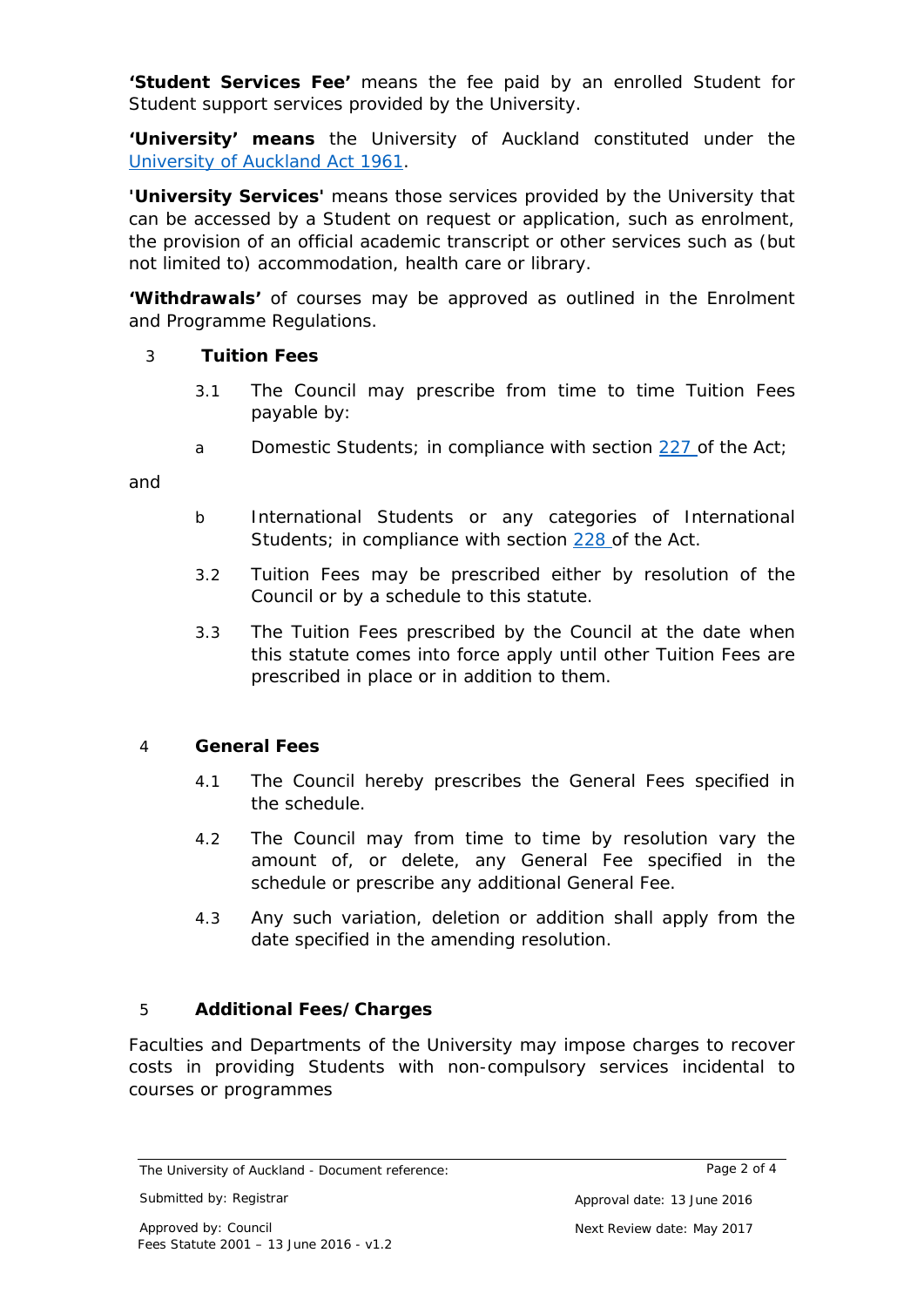# 6 **Payment of Fees and Charges**

- 6.1 Tuition Fees, General Fees and any other charges imposed pursuant to section 5.1 that are included on the Student's Fees Account must be paid by the Student.
- 6.2 All Students must pay the full amount on their Fees Account by the due date.
- 6.3 Charges imposed on a Student pursuant to section 5 that are not included in a Fees Account shall be paid by the Student on demand.
- 6.4 Any instalment of a Student Loan (within the meaning of the Student Loan Scheme Act 2011) that is available to a Student and received by the University in respect of his or her enrolment shall be applied toward payment of the Student Fees Account on the occasion of that enrolment.

# 7 **Refunds or Credits**

- 7.1 The Council may by resolution prescribe from time to time in accordance with sections [227 a](http://www.legislation.govt.nz/act/public/1989/0080/latest/DLM185154.html?search=sw_096be8ed80ffcb47_domestic%2Bstudent_25_se&p=1)nd [228 o](http://www.legislation.govt.nz/act/public/1989/0080/latest/DLM185158.html?search=sw_096be8ed80ffcb47_domestic%2Bstudent_25_se&p=1)f the Act;
	- a The circumstances in which Domestic Students and International Students are or may be entitled to a refund or credit of all or any part of the Tuition Fees and General Fees paid or payable to the Council;

*and*

- b The quantum of those refunds.
- 7.2 The circumstances in which a refund or credit may be made and the quantum of that refund or credit that is applicable when this statute comes into force, continues until a change is prescribed by resolution.
- 7.3 The Council will take all reasonable steps to ensure that both Domestic Students and International Students are informed of the circumstances in which they are or may be entitled to any refund or credit of all or any part of the fees that have been paid or are payable by them to the Council.
- 7.4 The refund or credit of all or any part of a Tuition Fee or a General Fee that was paid by Student Loan shall be applied in reduction of that loan.
- 7.5 In the case where a credit balance is insufficient to cover the total amount of the refund processing fee or administration fee, the fee will be adjusted to equal the amount of the credit balance.

The University of Auckland - Document reference: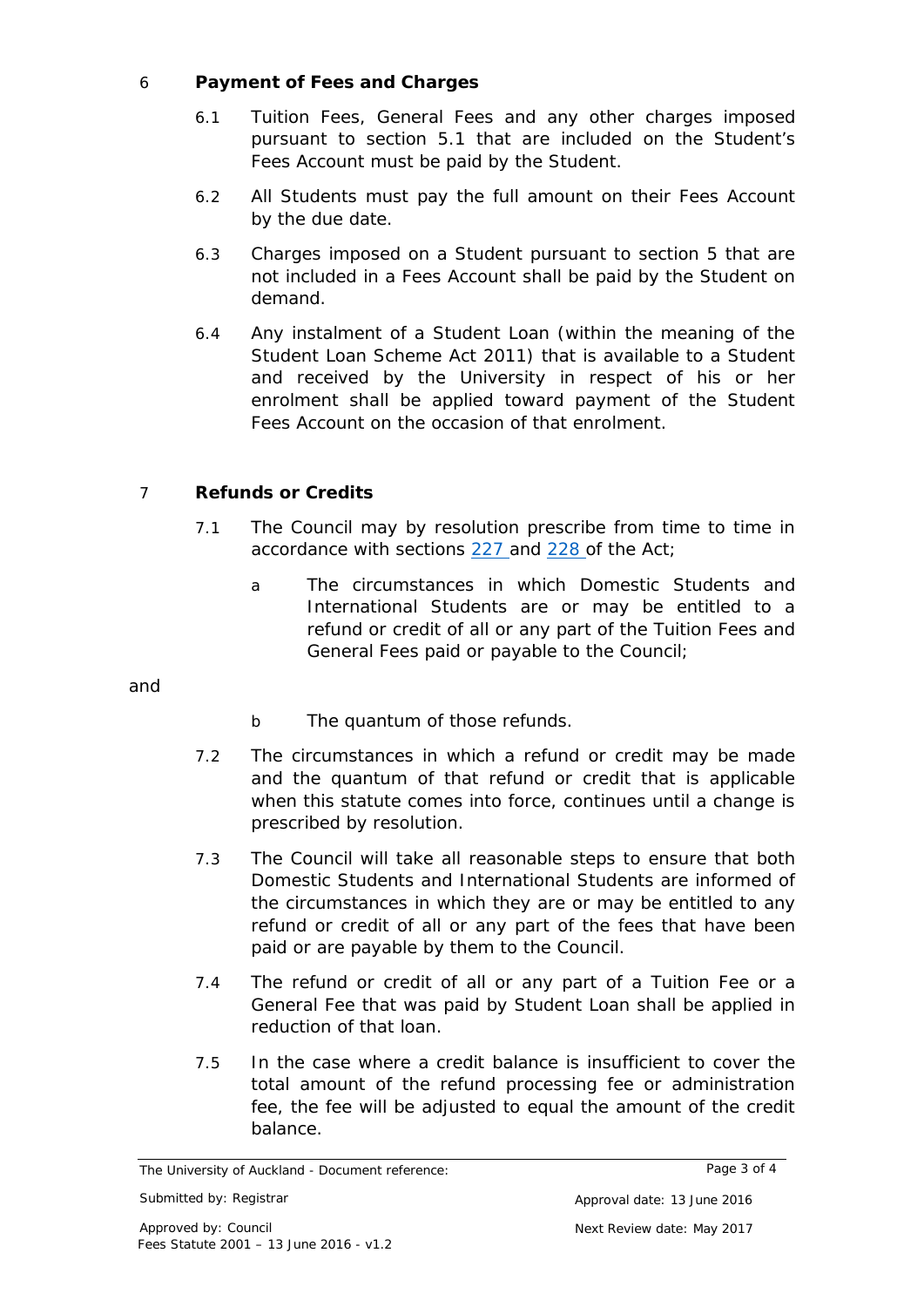7.6 In the event the University ceases to provide the courses in which the Student is enrolled then the University will delete the enrolments and process any refund or credit in accordance with the Enrolment and Programme Regulations and without deduction of or requirement to pay a refund fee.

# 8 **Non-payment of Fees and Charges**

- 8.1 Where a Student does not pay;
	- a The Fees Account rendered to that Student;

*or*

b A charge for that Student imposed under section 5 on demand;

then, until those fees and charges are paid in full and without prejudice to the right to recover the unpaid fees or charges at law; the Council may:

- (i) Delete the enrolment of that Student from a course or courses;
- (ii) Withhold the formal notification of the final grade(s) of the Student;
- (iii) Decline to re-enrol the Student;
- (iv) Decline to release the Student's official academic transcript;
- (v) Exclude that Student from the University;
- (vi) Withhold any Degree or Diploma certificate from that Student;
- (vii) Restrict that Student's access to University Services;
- (viii) Charge a late payment fee;
- (ix) Impose additional charges to recover legal and collection costs where a third party is engaged to recover those fees and charges.
- 8.2 Application for Reinstatement
	- a A Student upon whom a penalty is imposed under section 8.1(i) may apply to have their enrolment reinstated upon payment of the outstanding amount owing and the course reinstatement fee as outlined in Schedule - Part A.

Page 4 of 4

The University of Auckland - Document reference: